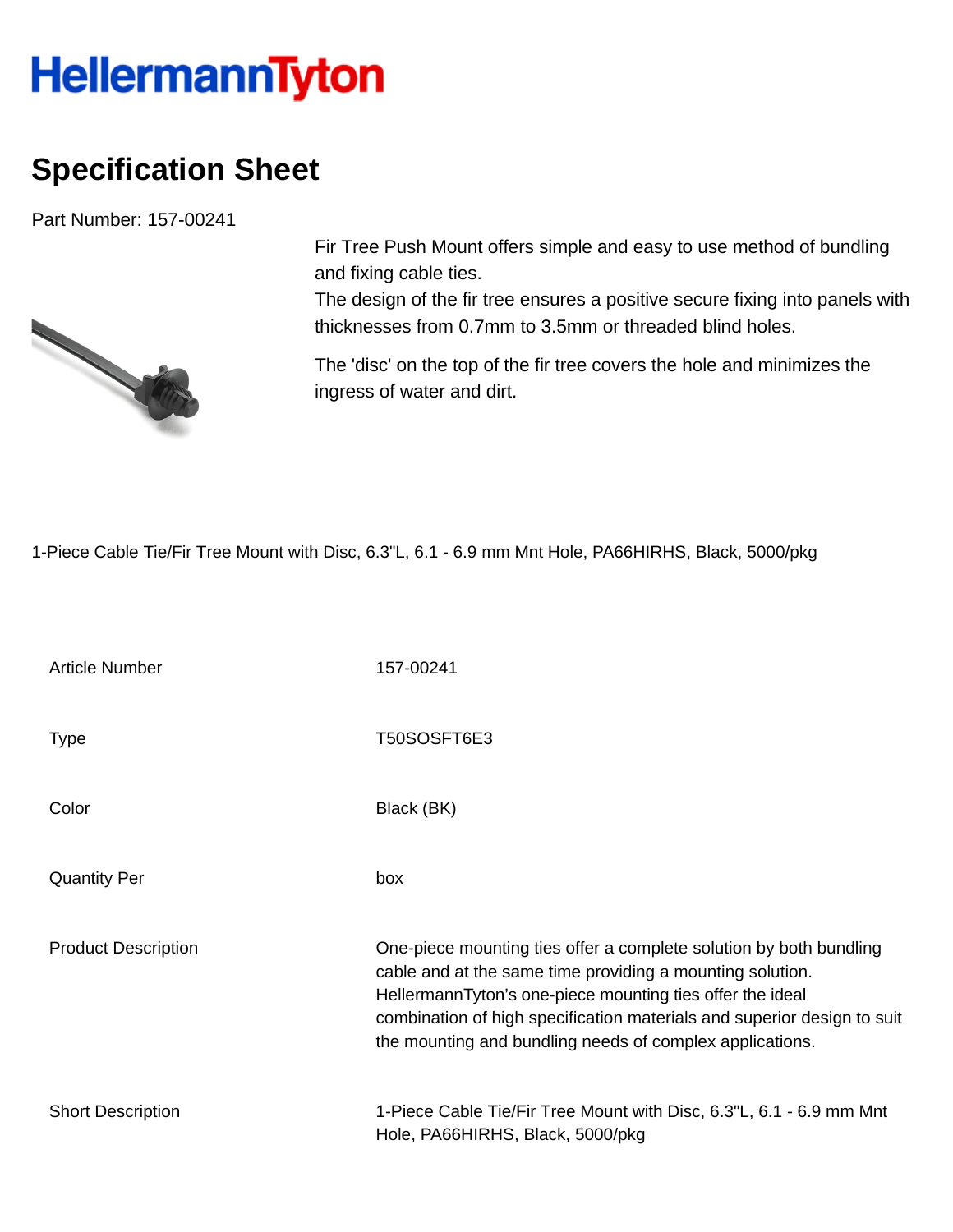| Minimum Tensile Strength (Imperial)   | 50.0            |
|---------------------------------------|-----------------|
| Minimum Tensile Strength (Metric)     | 150.0           |
| Length L (Imperial)                   | 6.34            |
| Length L (Metric)                     | 161.0           |
| <b>Fixation Method</b>                | <b>Fir Tree</b> |
| <b>Identification Plate Position</b>  | none            |
| <b>Releasable Closure</b>             | <b>No</b>       |
| <b>Tie Closure</b>                    | plastic pawl    |
| Width W (Imperial)                    | 0.19            |
| Width W (Metric)                      | 4.7             |
| <b>Bundle Diameter Min (Imperial)</b> | 0.04            |
| <b>Bundle Diameter Min (Metric)</b>   | 1.0             |
| <b>Bundle Diameter Max (Imperial)</b> | 1.38            |
| <b>Bundle Diameter Max (Metric)</b>   | 35.0            |
| Panel Thickness Min (Imperial)        | 0.03            |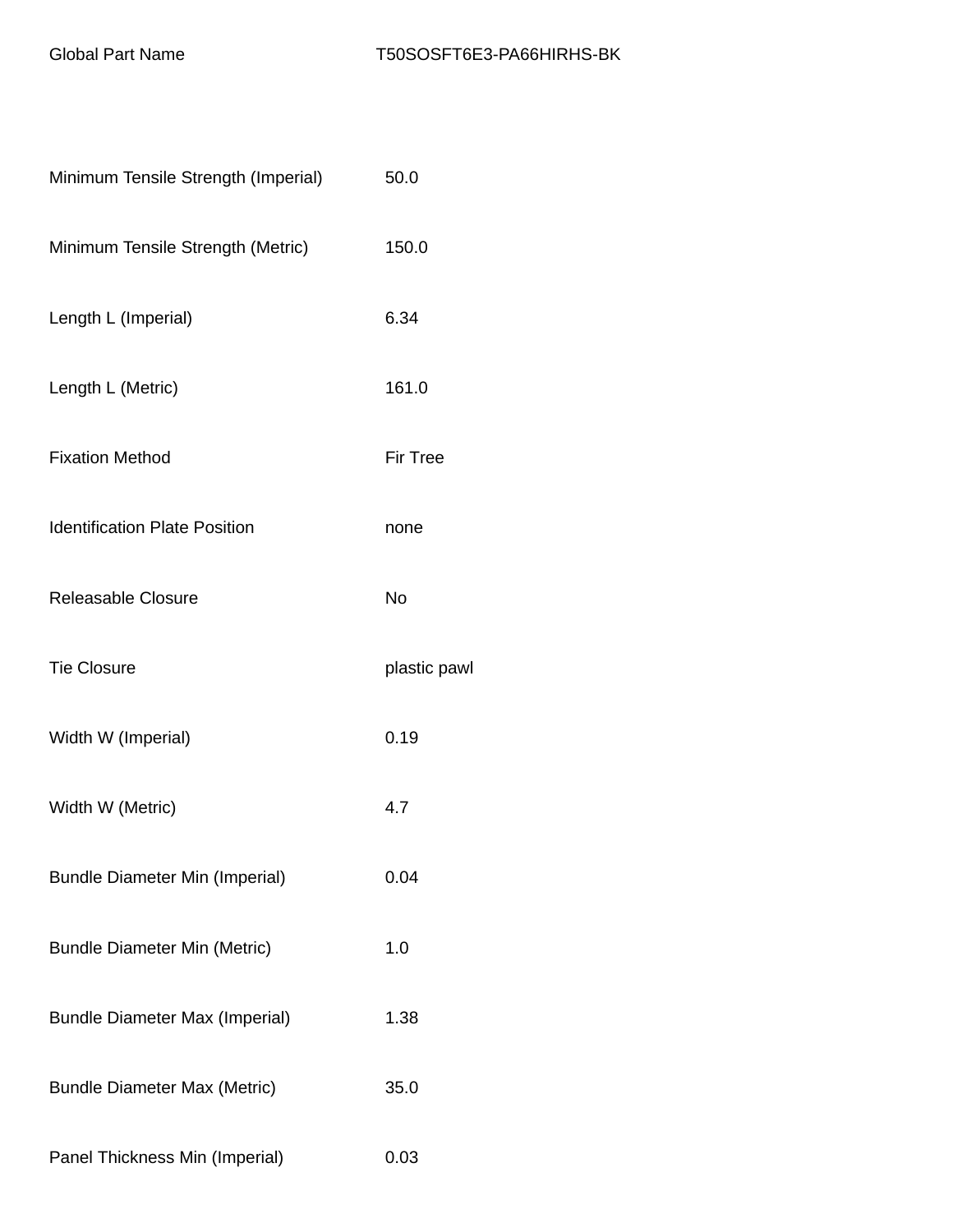| Panel Thickness Max (Imperial)        | 0.14              |
|---------------------------------------|-------------------|
| Panel Thickness Min (Metric)          | 0.7               |
| Panel Thickness Max (Metric)          | 3.5               |
| Mounting Hole Diameter D (Imperial)   | $0.24$ " - $0.27$ |
| Mounting Hole Diameter D (Metric)     | $6.1 - 6.9$ mm    |
| Mounting Hole Diameter D Max (Metric) | 6.9               |
| Disc Diameter (Metric)                | 16.0              |
| Disc Diameter (Imperial)              | 0.63              |

| Material                     | Polyamide 6.6, high impact modified, heat stabilized (PA66HIRHS) |
|------------------------------|------------------------------------------------------------------|
| <b>Material Shortcut</b>     | PA66HIRHS                                                        |
| <b>Operating Temperature</b> | -40°F to +230°F (-40°C to +110°C)                                |
| Reach Compliant (Article 33) | Yes                                                              |
| <b>ROHS Compliant</b>        | Yes                                                              |
|                              |                                                                  |

Package Quantity (Imperial) 5000